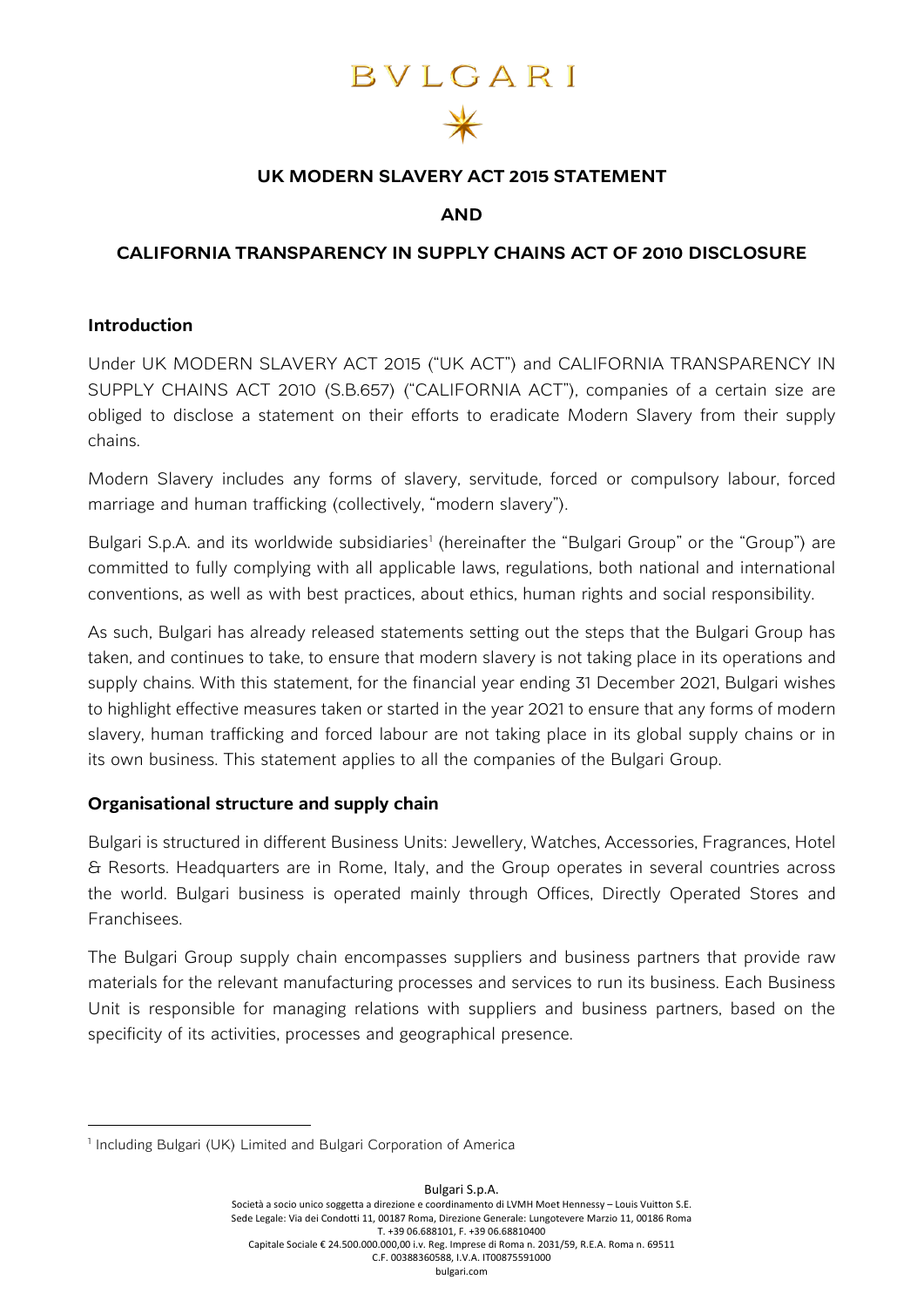## BVLGARI  $\frac{1}{\sqrt{2}}$

Finished products are manufactured at both company-owned facilities in Europe (mainly Italy and Switzerland) and through an external network of suppliers. The supply chain is based on longstanding relationships that can facilitate a continuous improvement path overtime.

The Bulgari Group is aware of the importance of raw material supply chain. For this purpose, the Group defined a responsibility program to monitor and manage social and environmental impacts of procurement practices for key raw materials (gold, diamonds, colored gemstones, leather, precious skins and packaging), as described hereinafter.

In addition, the Group works with licensees to ensure they apply consistent standards, in alignment with those applied throughout the rest of the supply chain.

### **Policies**

Bulgari S.p.A. adopted a set of policies defining an ethical framework to identify, prevent and mitigate risks of modern slavery within the Group's own operations and its global supply chains.

Bulgari fully adopted the LVMH Code of Conduct (CoC) which is inspired by the Universal Declaration of Human Rights, the Ten Principles of the United Nations Global Compact, the OECD Guidelines for Multinational Enterprises and the United Nations Guidelines on Women's Empowerment.

The Business Partner and Supplier Code of Conduct ('BP&SCoC') is based on the principles set out in the Conventions of the International Labour Organization, the OECD Due Diligence Guidance for Responsible Supply Chains of Minerals from Conflict-Affected and High-Risk Areas ('OECD Guidance') and the UN Guiding Principles on Business and Human Rights. Bulgari requires its Business Partners & Suppliers to respect the ethical principles presented in the BP&SCoC and to ensure that their own suppliers and subcontractors do the same. Obligation to accept and respect the BP&SCoC is part of contractual terms.

The Group is aware of the potential social impacts of sourcing of raw materials.

For this reason, Bulgari defined a responsible sourcing approach, which is outlined in its [Responsible Sourcing Policy for Mineral Supply Chains](https://media2.bulgari.com/image/upload/v1595236768/pdf/Responsible-Sourcing-Policy-for-Mineral-Supply-Chains-2007-accessible.pdf). This Policy expresses Bulgari's commitment to responsibly source diamonds, gold, silver, platinum group metals and colored gemstones, taking all possible measures to ensure that they are sourced from businesses that follow the law, respect the rights of workers and the communities in which they operate. Through this Policy, Bulgari Group commits to implementing the five-step framework of the OECD Guidance. Moreover, Bulgari defined a Human Rights Policy[,](https://media2.bulgari.com/image/upload/v1595236768/pdf/Human-Rights-Policy-2007-accessible.pdf) in accordance with the United Nations Guiding

Principles on Business and Human Rights. Full responsibility for both policies resides with the CEO of the Group.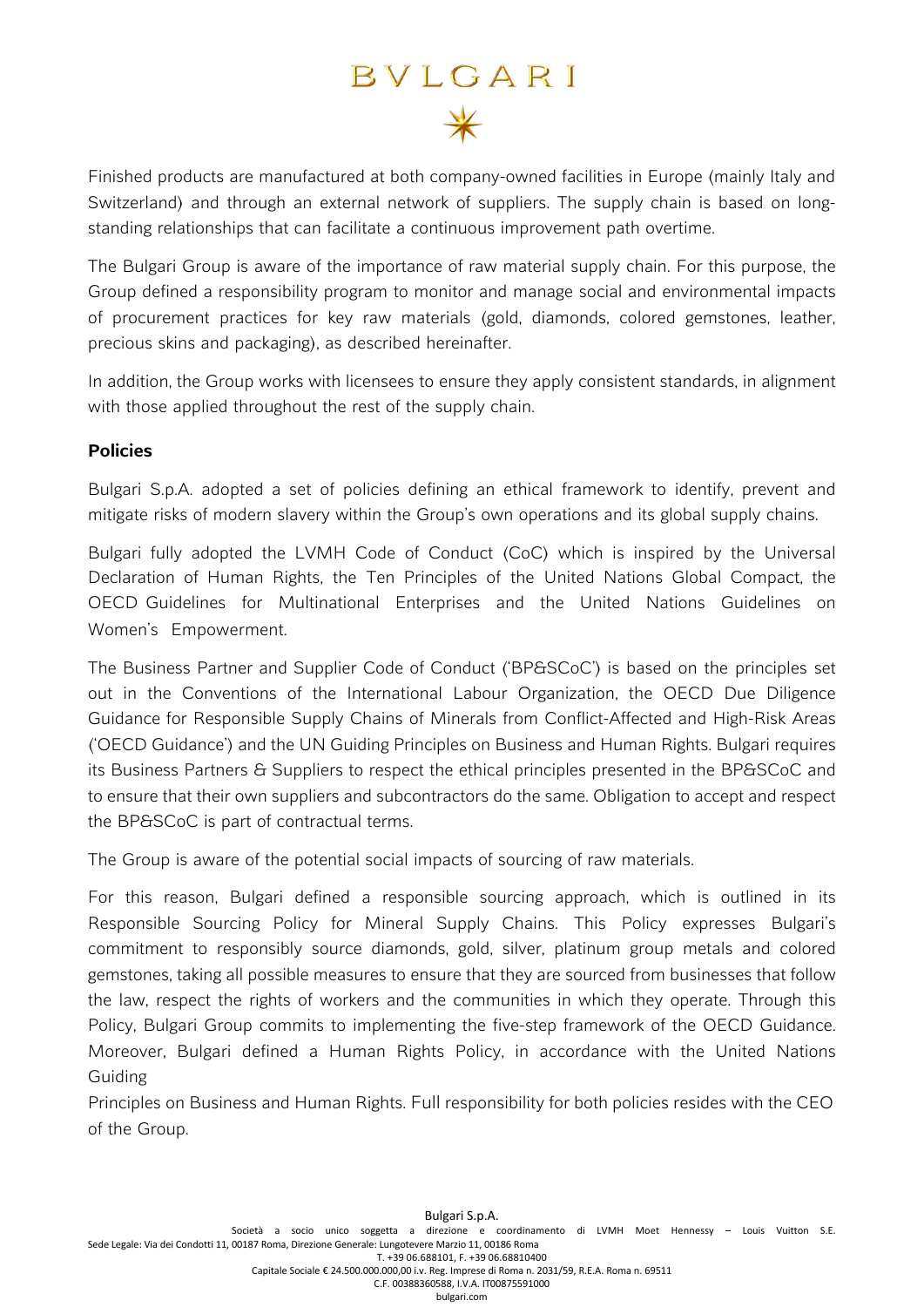## BVLGARI

### **Specific measures**

Bulgari Group confirms its commitment to act responsibly and to engage with trusted diamonds suppliers based in countries adhering to the Kimberley Process, a joint government, industry and civil society initiative to stem the flow of conflict diamonds through an international certification scheme. Moreover, all Bulgari suppliers are members of trade associations, such as the World Diamond Council, which aims to implement the Kimberley Process through a self-regulation system.

Since 2006, Bulgari S.p.A. is a member of the Responsible Jewellery Council and it keeps maintaining, since 2011, the RJC Code of Practices Certification. The Certification confirms its commitment, in close collaboration with its stakeholders, to promote responsible and ethical practices within its business operations and core strategy through a continual dedication to improvement. Bulgari Gioielli S.p.A. achieved in 2015, the Chain of Custody Certification ('RJC CoC'), for its gold jewellery products lines and periodically renewed it, the latest renewal date being 2021. The Certification promotes the usage of gold sourced in a responsible way among the whole supply chain, implementing an appropriate internal and external Management System, which ensures the segregation of CoC-certified gold in each step of the manufacturing process, from procurement to finished product delivery.

The Bulgari Group is committed to continuously improving systems and controls for the respect of human rights across the supply chain. Therefore, the Corporate Social Responsibility Department in strict collaboration with the Purchasing Department, the Ethics & Compliance Working Group and the Ethics & Compliance Committee, regularly assess the adequacy of its procedures.

### **Assessing risks within the supply chain**

In association with LVMH programs and the principles promoted by the Responsible Jewellery Council, Bulgari S.p.A. monitors social and human right risks across the supply chain. For this purpose, Bulgari S.p.A. has put in place a Suppliers Risk Management Process, constituted by the following three steps: 1) supplier risk assessment; 2) social & environmental audit to suppliers; 3) follow up. Each supplier included in the risk assessment compiles a CSR self-assessment questionnaire with a focus, among others, on the following topics: child labour and forced labour; freedom of association; discrimination; disciplinary and grievance procedures; working time; remuneration and general employment terms. The Suppliers Risk Management Process integrates the Supply Chain Due Diligence requirements introduced for suppliers operating in the Mineral Supply Chains.

Furthermore, Bulgari completes periodically risk-mapping activities at Operations and Supply Chain level. The risk mapping analyses, among others, the human rights risk exposure. Bulgari has assessed the existing risk management actions (e.g., Suppliers Risk Management Procedure; Supplier Audit Plan) as adequate measures to manage and mitigate the level of risk identified.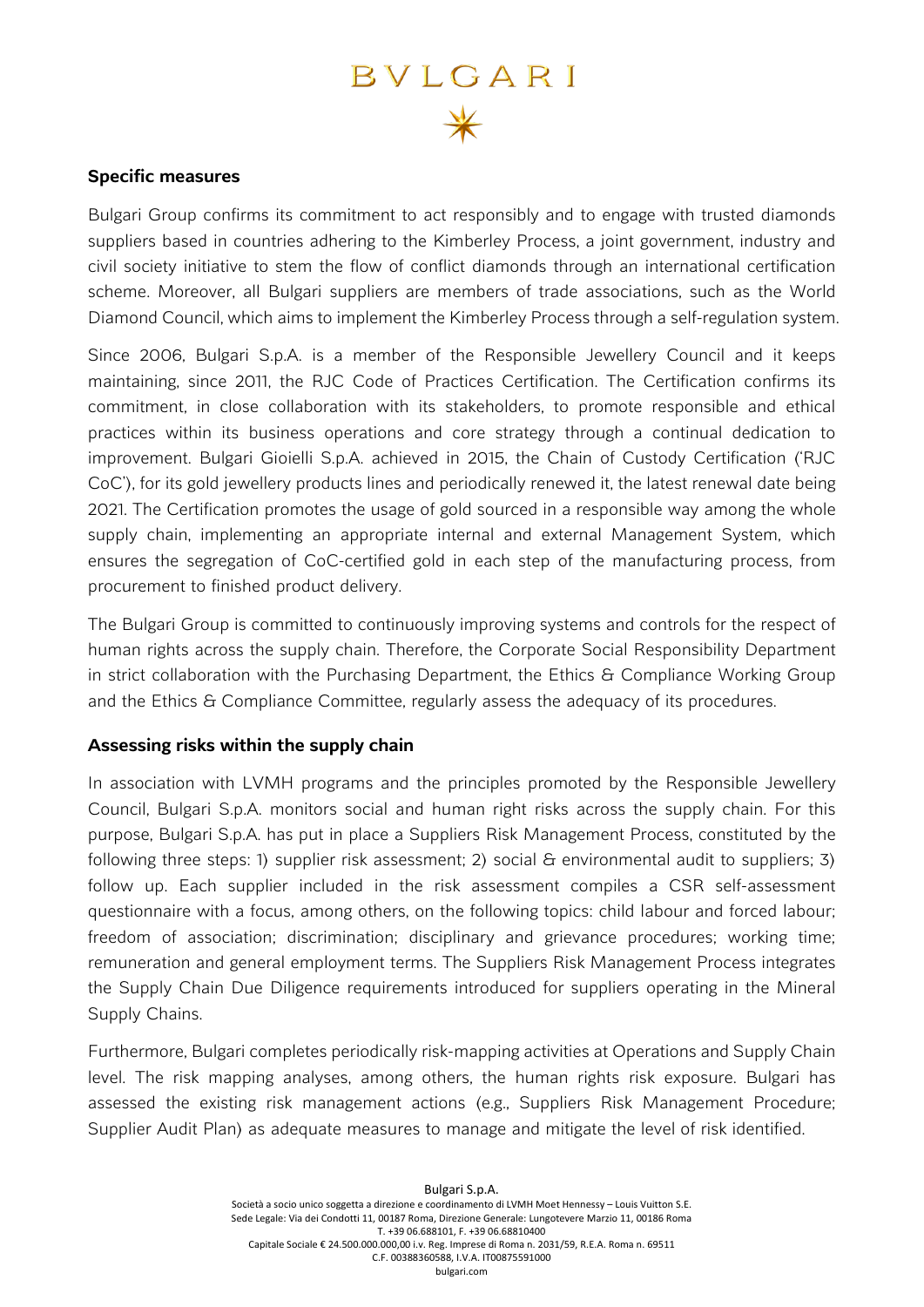# BVLGARI

#### **Due Diligence and effectiveness measurement**

On an annual basis, Bulgari S.p.A. defines a supplier audit plan for each Business Unit, based on the results of the risk assessment analysis. Bulgari has included in the suppliers agreements the right to visit suppliers' factories. Audits can be announced, semi-announced or not announced and are based on the most recognized standards: SMETA (Sedex Members Ethical Trade Audit); Social Accountability SA 8000; ISO 14001; RJC Code of Practices; RJC Chain of Custody. In case of non-conformities, every effort is made to work with the supplier to implement corrective actions.

With reference to gold supply chain, Bulgari implements the requirements of the OECD Due Diligence Guidance Supplement on Gold and therefore involves the relevant refiners and suppliers in its Due Diligence. In addition, in line with the RJC Code of Practices provision, Due Diligence has been extended to relevant refiners and suppliers of silver and platinum group metals. In 2021, Bulgari continuously progressed with the implementation of Due Diligence processes across its gold supply chain.

With reference to diamonds supply chain and in accordance with its 'Due Diligence Programme on the Responsible Sourcing of Diamonds' set forth in 2019, Bulgari outlined specific Responsible Sourcing Criteria. In 2021, Bulgari continuously ensured the implementation of the Programme that all its diamonds suppliers are expected to adopt.

Since 2019, aligned with the OECD Guidance, Bulgari has been working for the implementation of the Due Diligence process on its colored gemstones supply chain, involving key colored gemstones suppliers. In addition, Bulgari, through LVMH, is an active player of the Coloured Gemstones Working Group (CGWG). In 2021 the CGWG launched the Gemstones and Jewelry Community Platform. A platform that provides self-assessment tools to help businesses improve their sustainability practices.

Bulgari is committed to accelerating the adoption of the OECD Guidance across its mineral supply chain.

Bulgari S.p.A. is constantly monitoring the impact and effectiveness of actions and measures in place for a responsible business conduct. In this regard, it has defined internal KPIs on the number of audits to be conducted on suppliers and the related follow-up actions, where necessary.

### **Training and awareness raising**

Bulgari conducts internal trainings and awareness activities to ensure that participants in the supply chain management are aware of the issues and concerns around any forms of modern slavery.

Moreover, all employees can access the LVMH Ethics and Compliance intranet, that includes a number of tools and practical information promoting exemplary behavior in the day-to-day conduct